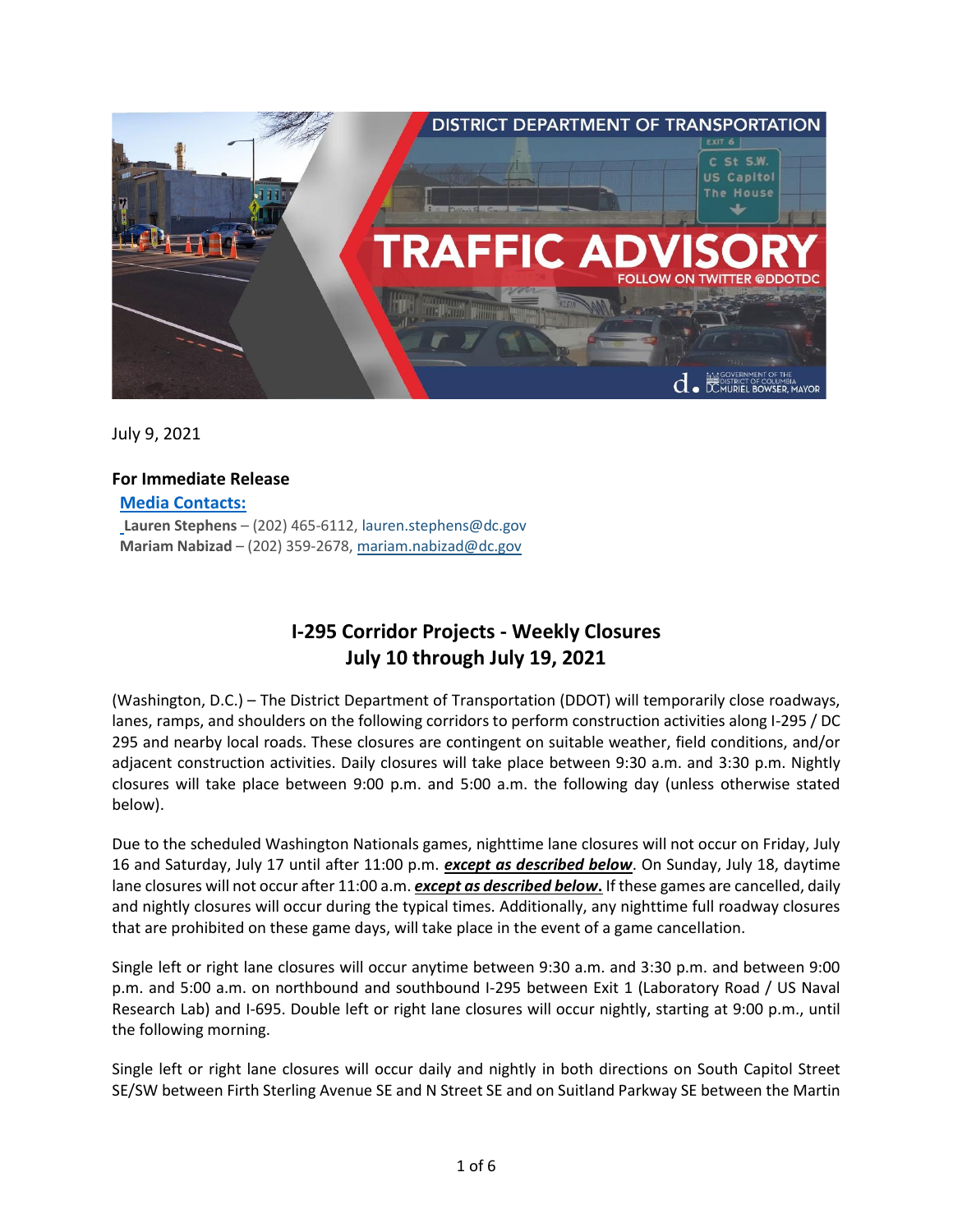Luther King, Jr. Avenue SE overpass and South Capitol Street SE. These single lane closures along these roadways will take place during off-peak hours. Double left or right lane closures will only occur nightly, starting at 9:00 p.m., until the following morning. No other closures on South Capitol Street SE/SW or Suitland Parkway SE will take place on weekdays between 6:00 a.m. and 9:30 a.m. and between 3:30 p.m. and 9:00 p.m.

Daily and nightly single lane closures will also occur anytime during off-peak hours on Potomac Avenue SE/SW and Howard Road SE. Daily and nightly single lane closures will also occur anytime on Firth Sterling Avenue SE, Half Street SW, Barry Road SE, St. Elizabeth's Avenue SE, and Malcolm X Avenue SE.

The following full ramp closures will also occur during off-peak hours:

- Exit 4 from I-295 Northbound (South Capitol Street / Suitland Parkway)
- Exit 4 from I-295 Southbound (South Capitol Street / Suitland Parkway)
- I-295 Northbound On-ramp from northbound Firth Sterling Avenue SE
- Ramp from South Capitol Street / MLK Jr. Avenue to I-295 Northbound (continuously)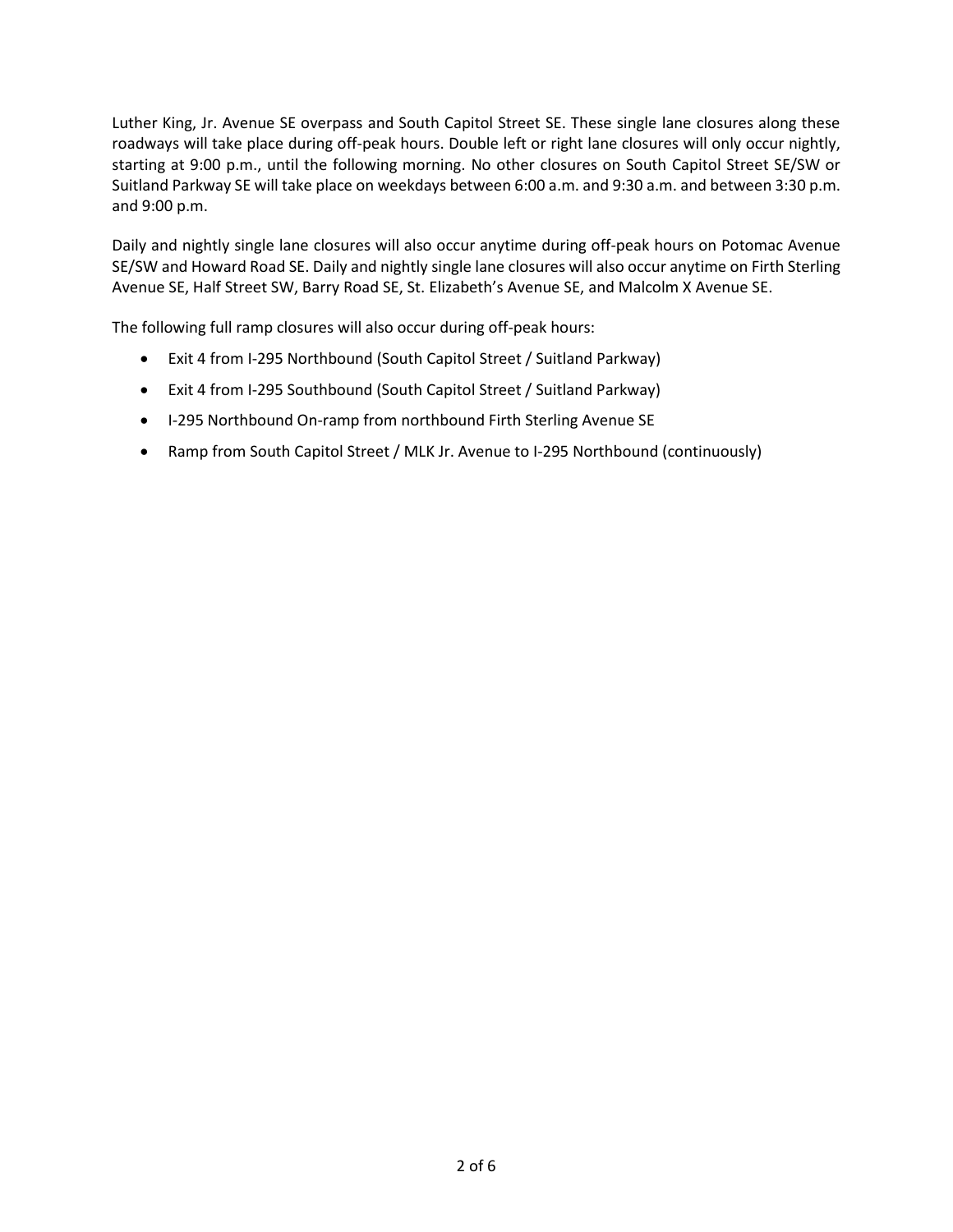A full closure of northbound South Capitol Street SE between Suitland Parkway SE and Firth Sterling Avenue SE will be in place Saturday, July 10, 2021, between 5:00 a.m. and 8:00 p.m., and Thursday night, July 15, 2021, between 6:00 p.m. and 5:00 a.m. the following morning. Additionally, southbound South Capitol Street will be closed Wednesday night, July 14, 2021 between 9:00 p.m. and 5:00 a.m. the following morning.

When South Capitol Street SE is fully closed, Firth Sterling Avenue SE and Suitland Parkway will remain open to all traffic. A marked detour will be in place during this closure.



Northbound South Capitol Street SE Closure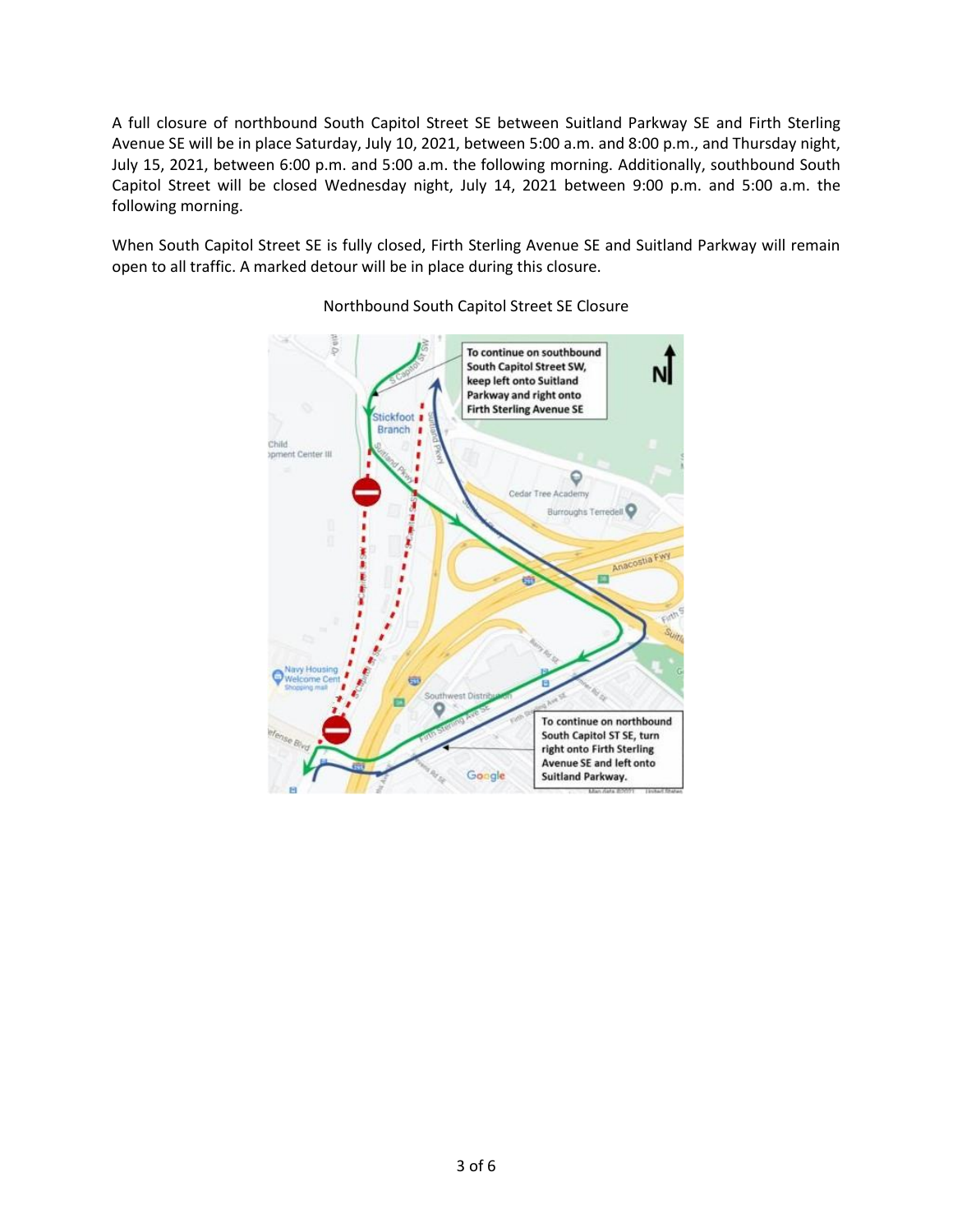Westbound Howard Road SE will be closed between the WMATA parking garage and South Capitol Street SE starting at 9:30 p.m. on July 14, 2021, extending to 5:00 a.m. on July 19, 2021. Access to and from the WMATA parking garage will be continuously maintained from Howard Road SE. A marked detour will be in place during this closure. Visitors heading to downtown Washington or Nationals Park are strongly encouraged to use public transit.



Westbound Howard Road SE Closure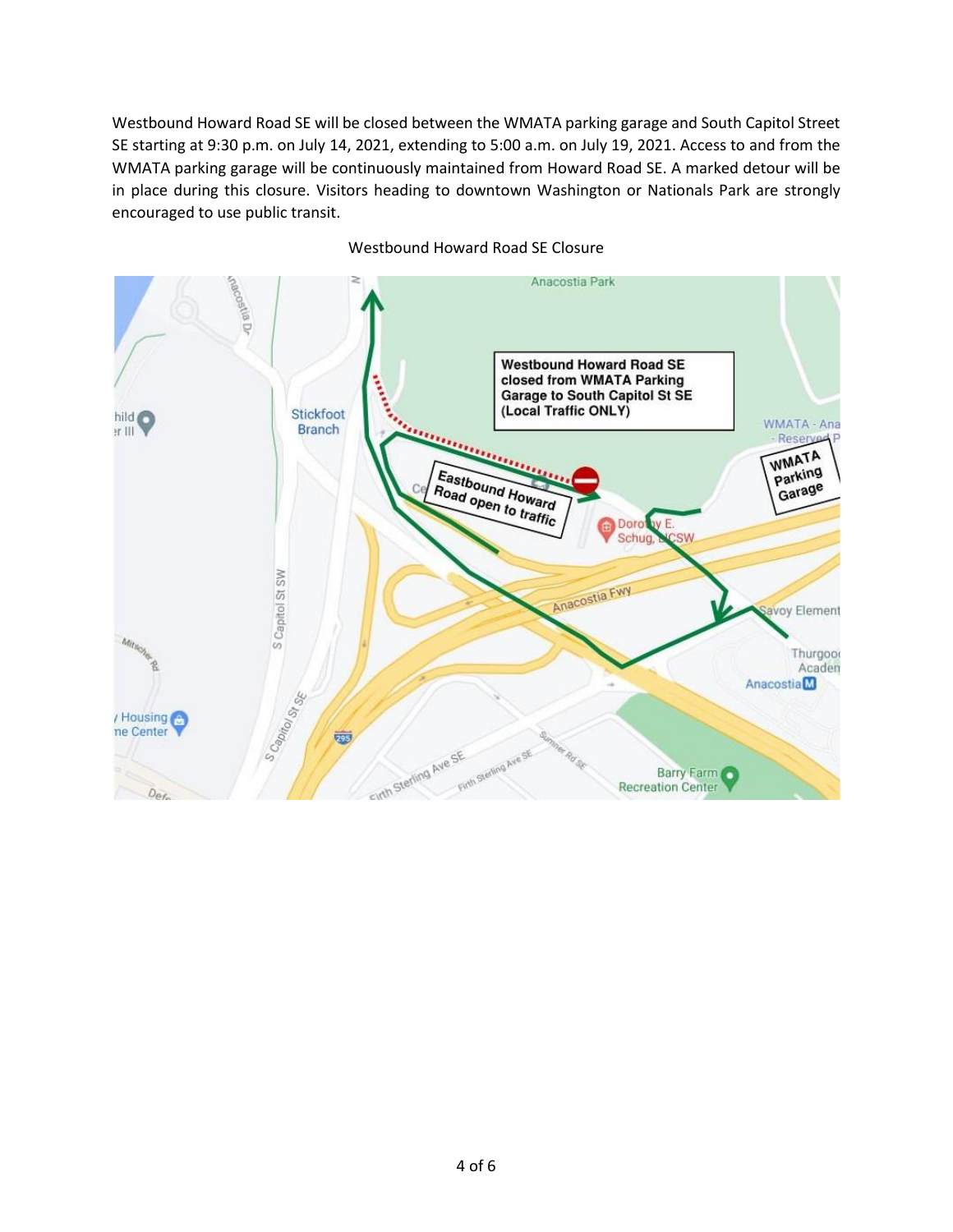Westbound Suitland Parkway will temporarily close between Firth Sterling Avenue SE and South Capitol Street SE on July 14, 2021, from 9:00 p.m. to 5:00 a.m. the following morning. In addition, westbound Suitland Parkway will close starting at 9:30 a.m. July 16, 2021, extending through 5:00 a.m. July 19, 2021. Eastbound Suitland Parkway between South Capitol Street SE and Firth Sterling Avenue SE will be closed from 9:00 p.m. July 15, 2021, through 5:00 a.m. July 19, 2021. When either direction of Suitland Parkway is fully closed, Firth Sterling Avenue SE and South Capitol Street SE will remain open to all traffic. A marked detour will be in place during this closure. Traffic heading to downtown Washington or visiting Nationals Park is strongly encouraged to use public transit.



### Eastbound and Westbound Suitland Parkway Closure

These closures are required for construction activities associated with the following DDOT projects:

#### **South Capitol Street Corridor Project - Frederick Douglass Memorial Bridge**

The South Capitol Street Corridor Project calls for replacing the Frederick Douglass Memorial Bridge and transforming related sections of the urban freeway into a beautiful scenic boulevard that increases